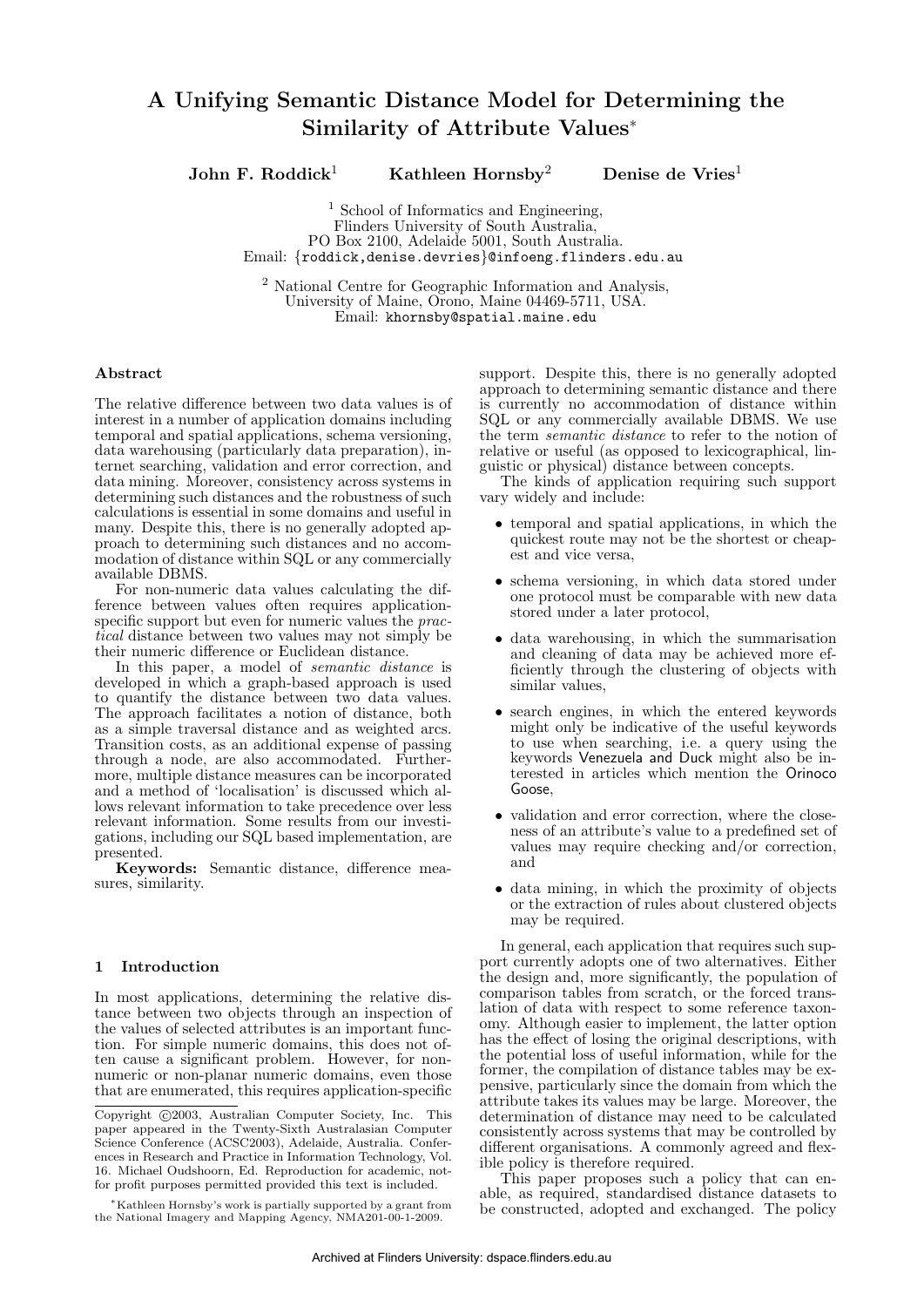is flexible, in that it subsumes many of the reported discussions on this problem<sup>1</sup>, and practical, in so far as the computational complexity is low and simple modifications to query languages such as SQL can be implemented. The method for distance calculation developed in this paper allows for the reuse of semantic distance information. We also believe that many of the more advanced ideas being discussed in the literature regarding object clustering can also be accommodated. One advantage of a common model is the reusability of comparison tables and functions, a general agreement on the methods of applying semantic distance over a (group of) applications and ideally, as will be discussed later, enhancements to standards such as SQL.

The paper is organised as follows. The next section discusses in more detail the nature of distance and similarity. Following that in Section 3 we will develop our ideas of semantic distance and present a general method for its calculation. We also discuss the complexity of the method and, in Section 4, compare our model to those outlined in the literature. In Section 5 we discuss our work in implementing a system, including changes to SQL, that utilises these ideas. Finally, there is some discussion of future directions in Section 6 and a summary given in Section 7.

### 2 Conceptualising Distance and Similarity

There are many ways in which we can determine the semantic distance between two objects. For example, for numeric data, the data values can be viewed as direct arguments to a calculation function. For nonnumeric data, some form of similarity procedure can be developed that correlates non-numeric instances with numeric values. Such methods commonly produce a numeric value indicating the closeness of the values according to some accepted convention and scale. However, in this respect, it can be argued that the reduction of non-numeric data to numeric proximity values can, for some applications, be improved, particularly when the value itself has no meaning except as a comparison.

Even for numeric data, in many cases the useful distance between two values may not simply be the numeric difference between them. A useful measure of distance for some spatial applications, for example, may be a measure of the time taken to get from point A to point B rather than any of the numerous methods of measuring physical distance. Importantly, this value may change as the mode of transport changes.

For temporal and geospatial applications, as well as in other conceptual spaces, the distance between two concepts<sup>2</sup> as viewed through one or more given models may be of interest. For example, the temporal interval concepts of overlaps and meets (q.v. (Allen 1983)) are closer in semantic terms than, say, the concepts of overlaps and after. Similar semantics exist for spatial terms (Kainz, Egenhofer & Greasley 1993).

The difference or similarity between two objects may also be a function of a number of attributes, each with different distance measures. For example, finding cities similar to Adelaide first requires each fact known about Adelaide to be compared to those of other cities according to the semantics of that fact, and then an aggregate difference determined between Adelaide and each city evaluated.

We can thus consider distance with reference to four forms of (non-orthogonal) abstraction:

- 1. numeric attribute values used directly,
- 2. non-numeric attribute values converted to numeric values for comparison,
- 3. distances between concepts / objects as represented through different models,
- 4. concepts / objects represented by aggregations or clusters of (numeric or non-numeric) values.

In considering how to calculate distance and similarity, there are a number of points which must be taken into account:

- In many cases, a simple numeric subtraction is either not possible or makes no sense. One street name cannot be subtracted from another and even house numbers provide a poor indication of the distance between residences. Even attribute values where subtraction seems suitable (such as grid references) may contain subtle problems on closer inspection. The calculation of distances around the earth, for example, requires the use of non-Euclidean mathematics<sup>3</sup>.
- Psychological research indicates that relative measures are often more readily understood than absolute values, particularly if the value given to the distance would be arbitrary. Thus, in some cases, reverting to some numeric representation of distance may be inappropriate and notations indicating that the distance between A and B is the same as between  $C$  and  $D$  may be more convenient. For example, the relative fall in share prices was similar to the magnitude of the fall in the October 91 crash. That is, the focus may also be on the changes between relative distances rather than the relative distance itself.
- The model through which we view reality provides the measure(s) of distance. Arguably, few objective measures of distance exist and where they do, there are commonly multiple measures from which the modeller must pick one for use in the application. Colours, for example, may be divided by brightness, greyscale equivalence, colour disk distance, and so on, in order to determine the relative distance between them.
- The model of reality used also provides the measure of what is considered *sufficiently proximate* for a give use. Data warehousing and data summarisation techniques generally aggregate data to reduce storage space and provide a notion of sameness in the clustering of similar objects. The granularity of these values may be non-linear.
- Many applications, such as transport routes, classifications of diseases, and so on, utilise a model based on graphs rather than on simple hierarchies or trees. The distance following one path in a graph may be different from that for an alternative path.
- The semantic distance between two points is not always symmetric  $(q.v.$  (Rodríguez  $\&$  Egenhofer 1999)). That is, the difference between  $\overline{A}$  and  $\overline{B}$ may not be the same as that between B and A.

<sup>1</sup>While not completely general, the authors could not find an application in the literature which was unable to be accommodated by this model.<br><sup>2</sup>We use the terms *object* and *concept* in this paper in order to

distinguish between the instantiation of a notion and its notion in a conceptual sense.

<sup>3</sup>This notion relates to Stevens' scales of measurements (nominal, ordinal, ratio, and so on.) where certain operations are not valid on, for example, nominal values (Stevens 1946).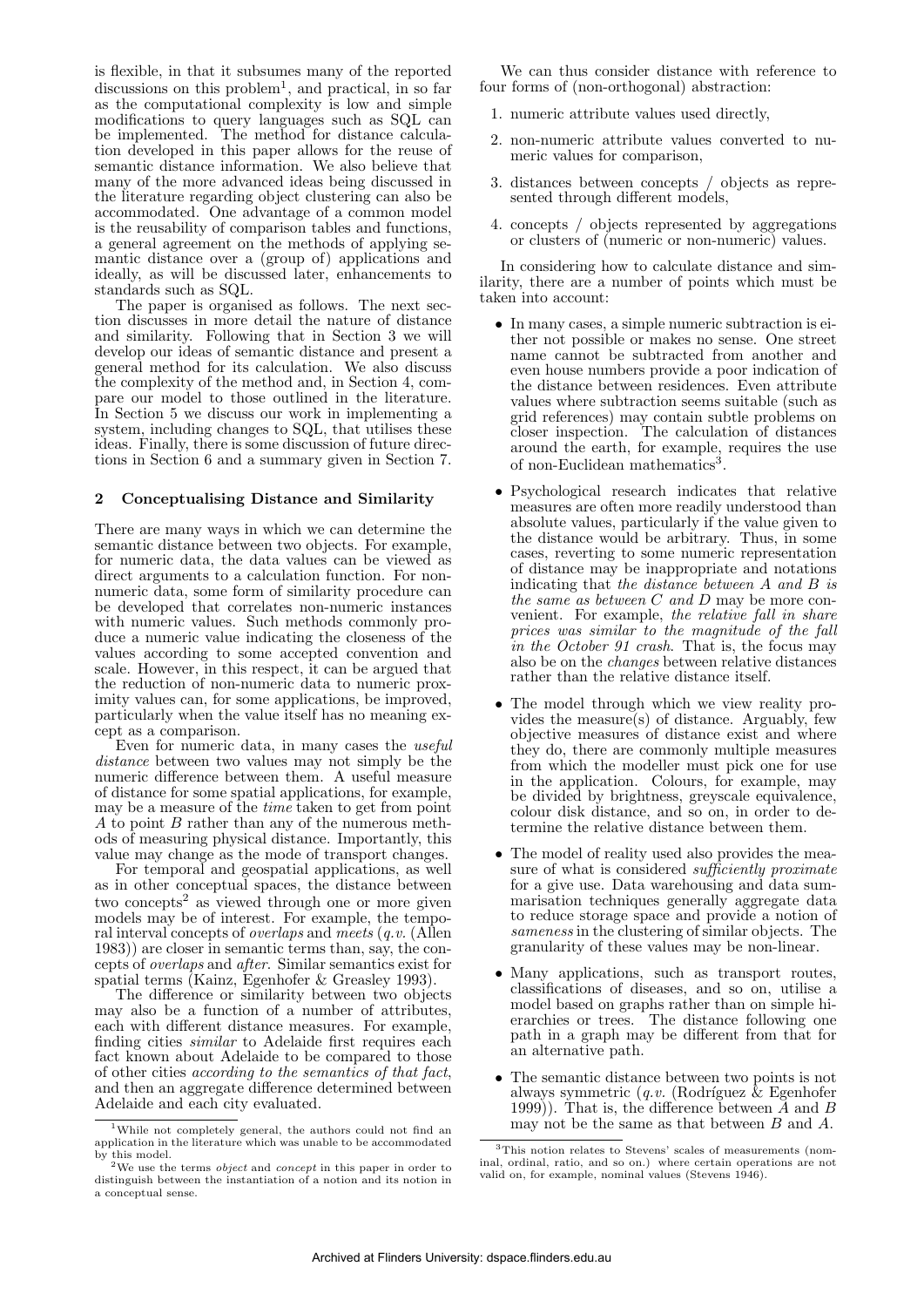• There may be a *transition* cost in passing through a node. For example, there may be a delay or some other penalty associated with passing through each town in a road trip. It may be appropriate to add a loading to the total distance for each intervening node to favour paths that pass through fewer nodes.

# 3 A Unifying Model for Semantic Distance

Our proposals aim to accommodate the issues outlined in the previous section in a general framework for determining the 'distance' between two objects in some context, while allowing applications that do not require the same semantic power to operate efficiently within a simplification of the same framework.

We propose a model as follows:

- For each domain requiring a distance measure (that is, for each different concept to be used), the values in the domain to be distinguished are arranged as a directed graph with the nodes representing points in conceptual space, and the arcs as connections between these points such that
	- 1. distance is a useful<sup>4</sup> semantic to use and,
	- 2. a numeric or non-numeric value, representing this distance, can be associated with each link.
- Nodes need not be named. However, external reference to unmarked nodes is prohibited.
- A value  $d(n_i, n_j)$  representing the distance between each adjacent node is associated with each directed arc indicating the uni-directional or bidirectional distance between the nodes.
- Where numeric distances are used they need not imply meaning. However, some convention must be active such that the calculated values may be understood in terms of that concept. To ensure monotonically increasing distances, all distances must be non-negative.
- A distance combination function ⊕ must be specified or supplied. To ensure monotonically increasing distance,  $\Leftrightarrow$  is constrained to yield a value that is semantically no less distant than either of the arguments, ie  $\forall i, j : i \oplus j \ge \max(i, j)$ .  $(i, j > 0)$ . For most applications  $\oplus$  will be simple addition but alternative methods of combining distances can be supplied, particularly for nonnumeric values.
- A focussing (or zooming) factor  $\zeta$  for the graph as a whole may be supplied to give a preference to concepts closer to the notion under consideration  $(\hat{a} \text{ la (Hornsby & Egenhofer 1999)}).$
- Each node is given a (possibly zero) transition cost  $\tau_{node}$  that is added to the cost of the path in cases where the node is neither the start nor end node.
- The distance  $D$  from a start node  $s$  to a final node f is computed as the minimum value of a function of the component distances d, as follows:

$$
\begin{array}{rcl} \mathcal{D}(s,s) &=& 0 \\ \mathcal{D}(s,f) &=& d(s,f) \end{array}
$$

if s and f are adjacent

$$
\mathcal{D}(s, f) = \min(d(s, n_i) \oplus \langle (\tau(n_i) \oplus \mathcal{D}(n_i, f)) \rangle)
$$

otherwise.

where

- $d(n_i, n_j)$  is the distance between adjacent nodes  $n_i$  and  $n_j$ ,
- $\zeta$  is the focussing or zooming ratio,
- $\tau$  is the transition cost of a node, and  $\oplus$  is the combination function.

⊕ is the combination function, (commonly arithmetic addition).

• Finally, a limit value  $\mathcal L$  can be supplied above which any value of  $\mathcal{D}(n_i, n_j)$  is considered infinite.

Thus for  $\zeta > 1$  and  $\tau \geq 0$ , incorporating a greater number of steps has a penalty. For  $\zeta$  less than one  $(\text{and } \tau > 0)$ , objects reached through a higher number of nodes are advantaged (although for  $\zeta > 0$  they still keep getting further distant). For example, the calculation of the shortest<sup>5</sup> distance between Navy and Orange in Figure 1(a) is affected by  $\zeta$  and various values of  $\tau$ , as shown in Figure 2.

If more than one distance measure is adopted, then additional labelled arcs can be included. In addition, a set of rules specifying the allowable combination of the different distance measures must be provided.

Note that the calculation proceeds recursively from the start node s and can thus be terminated if some maximum threshold is reached.

Consider the examples shown in Figure 1. In the graphs we have adopted zero as no difference and higher numbers as the magnitude of difference, ie. greater semantic distance. In some examples, only one (bi-directional) distance measure is included so arcs are labelled only with a single distance between nodes.

While the model is reasonably powerful, it can be simplified easily. Common simplifications include:

- Common distances on all arcs. Ie, a distance may be provided for the whole graph which is applied to all arcs. In this case the distance represents the number of arcs travelled.
- An assumption of symmetric distances (as indicated by bi-directional arcs). In this case, as in some of the examples in Figure 1, only one distance need be given.
- A tree structured graph. In this case, when coupled with common distances on arcs, the distance represents an indication of the height of the minimum unifying concept.
- A zooming factor of unity. In this case there is no penalty (or advantage) for being further away except by virtue of the addition of arc distances.
- A node transition cost of zero. That is, all costs are the result of traversing links.
- All link distances zero. That is, all costs are the result of passing through nodes.

If  $\zeta \geq 0$  and either  $\tau > 0$  or the distances in the graph are non-zero, the complexity of an algorithm  $\chi$  (such as that in Figure 3) to compute the distance can be seen to be the same as the Shortest Path problem. Note also that, assuming again that  $\zeta \geq 0$ , the computation is deterministic for a finite number of nodes. Moreover, as the calculation is always additive, if the limit value  $\mathcal L$  is provided (above which the concepts are considered totally dissimilar), the time to compute the distance can be further reduced.

<sup>4</sup>Usefulness is almost always contextual. However, many contexts share similar views of the distance between domain values and thus agreed values can often be determined.

<sup>&</sup>lt;sup>5</sup>Note there are other paths which compute to higher values.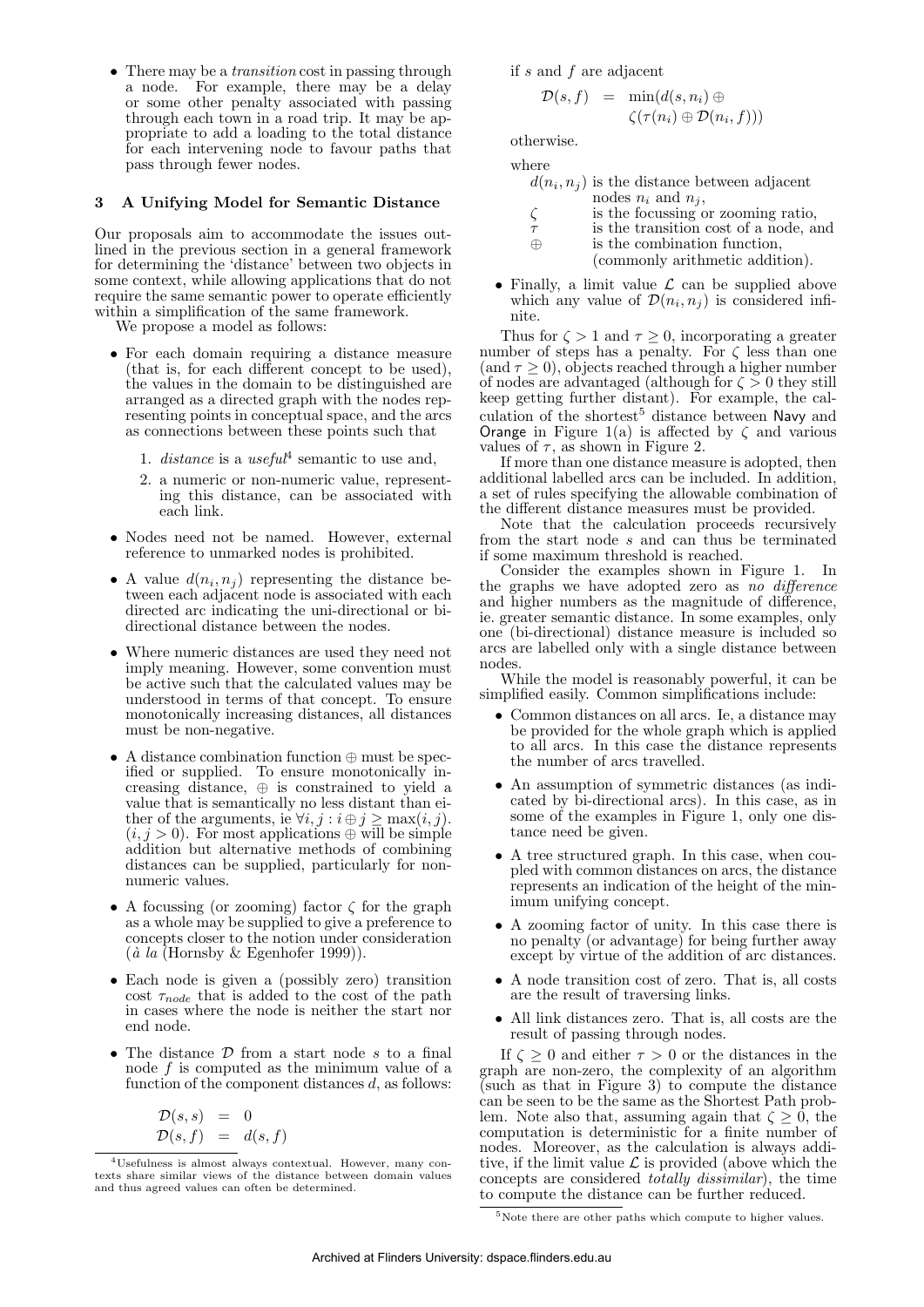

(c) Stock Descriptions

(d) Qualitative Definitions

Figure 1: Example Applications

## 4 Related Work

Much of the work related to semantic distances relies on the linguistic or semantic similarity of terms that are based on a lexicographic definition of words or terms without reference to the application context. In this work we assume semantic similarity is dependent upon context. For example, work based on hierarchical schemata evaluates the similarity of terms based on spatial or mereological classifications (that is, part–whole relationships) of entities in which the granularity of the description of entities and their classes affects the value of the distance. In this case, the IS A structure can add distance between similar concepts.

Kedad and Métais (1999) propose using metadata, including a linguistic dictionary, in a hierarchical structure with no distance set by the user. In their model, values are considered close if they belong to the same class. The semantic distance is fixed by the dictionary definition. They employ examples showing how classes of colours can be classified in terms of the various terms for shades of primary colours. The model proposed is then able, for example, to extract values similar to the colour red such as vermilion or ruby. The semantic similarity dependent upon a particular context is not readily extracted. For example, pastel colours would not be able to be processed as a query as it is not part of this colour hierarchy. In contrast, the work described here proposes a graph structure from which the distance between many conceptual classes can be determined.

Weinstein and Birmingham measure syntactic correspondence between definitions of pairs of terms. Their work deals with artificial ontologies and not real world complexities as in the context of real-world applications, it is not possible to calculate the mean-

ing of a term (Weinstein & Birmingham 1999). They define concepts as having roles and constraints, where roles include a relation, ie. a relationship to other concepts. A concept that restricts the set of instances that can satisfy the relation is termed a type restriction. Contexts restrict accessibility within an ontological structure and are used to hide concepts and relations. Contexts are partially ordered and accessibility among contexts is transitive and non-symmetric.

. . . in these structures, concepts are defined in relation to other concepts using logic. Local concepts inherit from shared concepts, and primitives are shared. In our artificial ontologies, concept definitions include roles with numeric and instance fillers, subject to unary and binary constraints. We . . . explore the nature of these structures: the degree to which we can predict overlap of concept denotations, and the potential usefulness of these predictions to support agent communication. (Weinstein & Birmingham 1999)

In our model, by having a separate concept graph for each context, real world complexities can be accommodated, because the context itself, defined by the user, gives meaning to the terms used.

Spanoudakis and Constantopoulos (1994, 1996) have investigated in depth the use of metrics to measure the distance between semantic descriptions of artefacts, particularly those developed at various stages of software development. Their model operates on semantic descriptions of objects using the modelling abstractions - classification, generalization and attributes. Objects are compared by four partial distance functions, which compare objects at different levels of detail, measuring identification, classifica-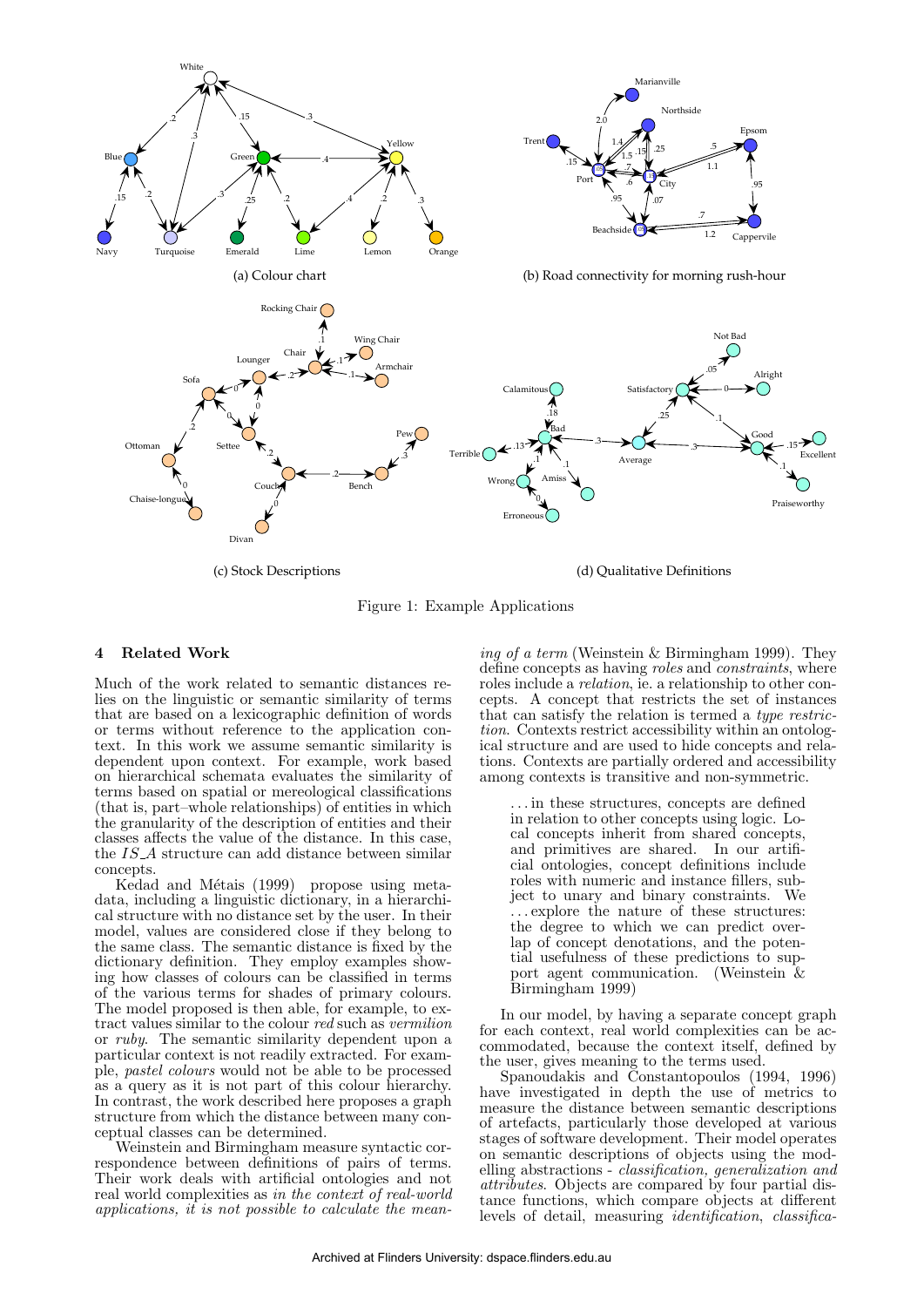|                    | <b>Steps</b>            |               |                          |                |                            |                 |                                           |
|--------------------|-------------------------|---------------|--------------------------|----------------|----------------------------|-----------------|-------------------------------------------|
|                    | Navy $\rightarrow$ Blue | $\tau_{Blue}$ | Blue $\rightarrow$ White | $\tau_{White}$ | White $\rightarrow$ Yellow | $\tau_{Yellow}$ | $\text{Yellow} \rightarrow \text{Orange}$ |
|                    | 0.15                    | $\Omega$      | 0.2                      | $\Omega$       | 0.3                        | $\Omega$        | 0.3                                       |
|                    |                         |               |                          |                |                            |                 |                                           |
| $\mathbf{1}$       | 0.15                    |               | 0.35                     |                | 0.65                       |                 | 0.95                                      |
| 1.2                | 0.15                    |               | 0.39                     |                | 0.75                       |                 | 1.11                                      |
| 0.8                | 0.15                    |               | 0.31                     |                | 0.55                       |                 | 0.79                                      |
|                    |                         |               |                          |                |                            |                 |                                           |
|                    | Navy $\rightarrow$ Blue | $\tau_{Blue}$ | Blue $\rightarrow$ White | $\tau_{White}$ | White $\rightarrow$ Yellow | $\tau_{Yellow}$ | $Yellow \rightarrow Orange$               |
|                    | 0                       | 0.5           | $\theta$                 | 0.4            |                            | 0.3             | 0.3                                       |
|                    |                         |               |                          |                |                            |                 |                                           |
| $\mathbf{1}$       | 0                       |               | 0.5                      |                | 0.9                        |                 | 1.5                                       |
| 1.2                | 0                       |               | 0.6                      |                | 1.08                       |                 | 1.8                                       |
| 0.8                | $\overline{0}$          |               | 0.4                      |                | 0.72                       |                 | 1.2                                       |
|                    |                         |               |                          |                |                            |                 |                                           |
|                    | Navy $\rightarrow$ Blue | $\tau_{Blue}$ | Blue $\rightarrow$ White | $\tau_{White}$ | White $\rightarrow$ Yellow | $\tau_{Yellow}$ | $Yellow \rightarrow Orange$               |
|                    | 0.15                    | 0.5           | 0.2                      | 0.4            | 0.3                        | 0.3             | 0.3                                       |
| $\overline{\zeta}$ |                         |               |                          |                |                            |                 |                                           |
| $\,1\,$            | 0.15                    |               | 0.85                     |                | 1.55                       |                 | 2.15                                      |
| 1.2                | 0.15                    |               | 0.99                     |                | 1.83                       |                 | 2.55                                      |
| 0.8                | 0.15                    |               | 0.71                     |                | 1.27                       |                 | 1.75                                      |

Figure 2: The effects of varying  $\zeta$  and  $\tau$  for the example in Figure 1(a).



Figure 3: Marking algorithm for model

tion, generalization and attribution distances. The results of the partial distance function are aggregated into an Overall Distance measure which is then transformed into a Similarity measure. This model also introduces a Salience function, where salience is defined as the belief that an attribute is dominant based on a compound of the properties charactericity, abstractness and determinance. It is unclear, however, at what point the salience function is calculated and applied to the similarity measure.

Miller and Yang apply clustering techniques and a discrete distance function to measure distances over interval data where the interval distance measures the degree of association (Miller & Yang 1997). However, all examples shown are quantitative intervals. Their method assesses whether a semantically meaningful distance metric is available in order to consider those attributes together and apply clustering to the set of attributes. It is unclear how non-numeric intervals are treated.

Richardson and Smeaton combine the lexical database WordNet (Fellbaum 1998) with Resnick's measure of similarity to give a semantic similarity measure that can be used as an alternative to pattern matching (Richardson, Smeaton & Murphy 1994). They use *synsets* (synonymous word forms), collocations (connected words) and a hierarchical concept graph (HCG) with semantic pointers to hyponyms/hypernyms (is a/has a relationships) and meronyms/holonyms (part\_of/ has\_part relationships). Edges between concepts are given weights and the weight of a link is affected by the density of the HCG at that point, the depth in the HCG

and the strength of connotation between the nodes. Richardson and Smeaton highlight one of the significant problems with WordNet and with hierarchical graphs – The irregular densities of links between concepts results in unexpected semantic distance measures. These are typically as a result of expected links between concepts not being present.

Rodríguez and Egenhofer (1999) present an approach for semantic similarity across different ontologies based on the matching process of each of the specification components in the entity class representations. The similarity function determines lexical similarities with feature sets (functions, parts, attributes). The similarity function equals the weighted sum of each specification component. The work focusses on entity classes and on comparing distinguishing features in terms of strict string matching between synonym sets that refer to those features. It is interesting to note that when undertaking human testing, the subjects' answers varied on the number of ranks used to classify entity classes. However, the authors left semantic similarity among features to future work.

Rodríguez, Egenhofer and Rugg (1999) combine feature mapping with semantic distance calculation to assess semantic similarities and provide a summary of other work that has been undertaken in comparing semantics. Their model for measuring semantic similarity has a strong linguistic basis and takes into account synonyms and different senses in the use of terms. It also considers component-object relations with properties of asymmetry in evaluation of similarity. Their work outlines a model that assesses similarity by combining feature mapping with a semantic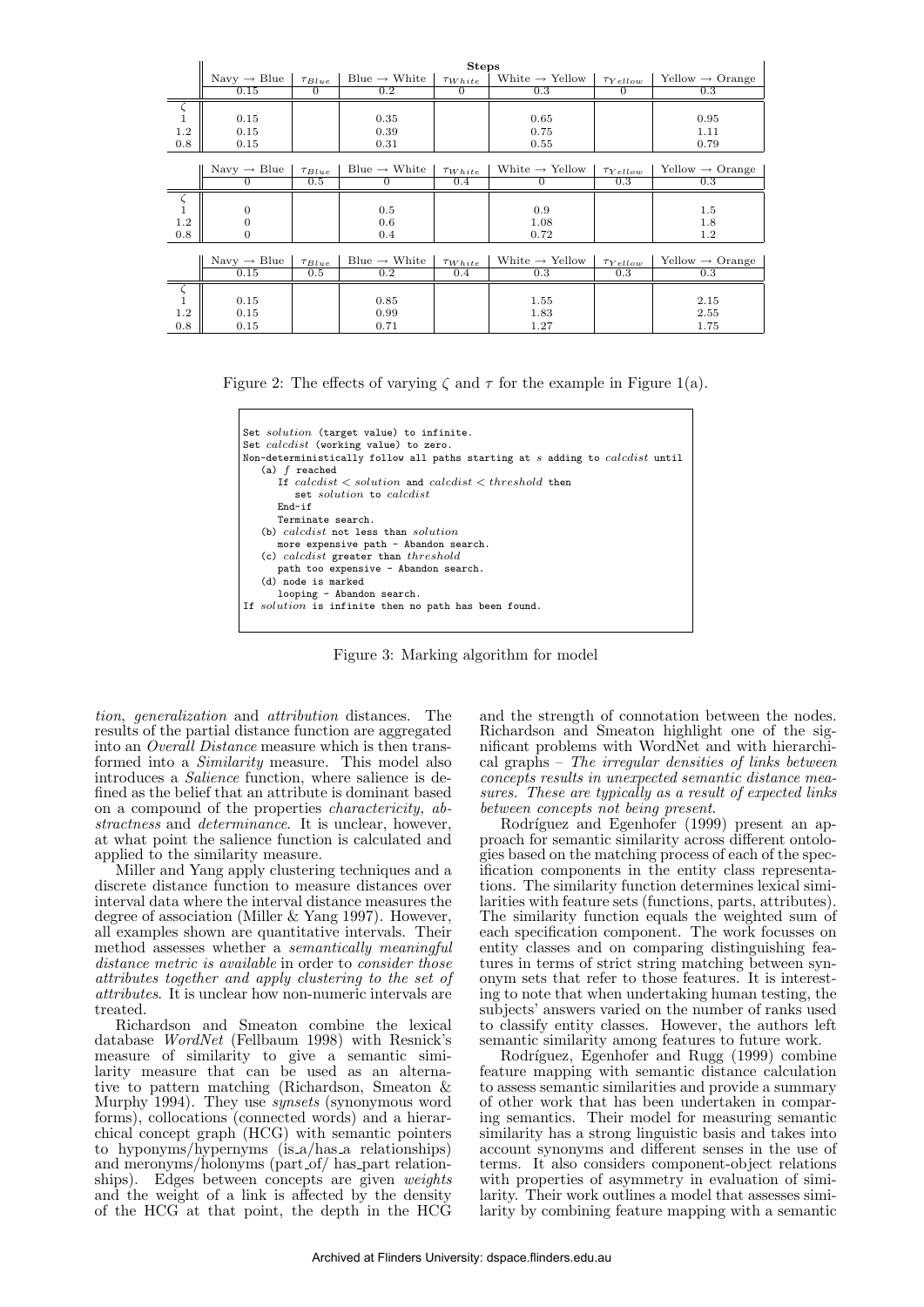distance measurement defined in terms of the relevance of different features in terms of the distance in a semantic network. The global similarity function is a weighted sum of the similarity values for parts, functions and attributes and yields values between 0 and 1. Context, although recognized as a relevant issue for semantic similarity, is not addressed in this work.

Sowa's Conceptual Graph Standard (Sowa 1998, 1999) provides a guide for the implementation of conceptual graphs in systems. The conceptual graph is an abstract representation for logic with nodes as concepts and conceptual relations linked together by arcs. The conceptual graphs developed within our model applies these standards and uses the operations defined within the standard as well as extending functionality with new operations to determine similarity and to specify queries.

#### 5 Implementation

One of the major motivations of our approach is that reusable semantic distance graphs can be developed. These graphs could then be shared locally or made available as standardised datasets.

It is not our aim here to define precisely the nature of any SQL enhancements. Indeed, various implementations can be envisaged that do not affect the model. Rather, our aim here is to show that such enhancements can be made fairly simply and can provide a powerful and useable extension.

In our implementation<sup>6</sup>, each of our concepts is realised through four related tables:

- A relation containing information about defined graphs, including a value for  $\zeta$  for each graph,
- A relation containing defined comparators, for each concept, such as  $Close\_To$ , Unlike, and so on,
- A ternary relation containing node details including  $\tau$  for each node,
- A 4-ary relation containing arc details including arc distances and a flag indicating whether the arc distance is symmetric. If not then a separate tuple must be included for the reverse link.

While the graphs could be user-supplied, it would also be possible to develop libraries of commonly accepted concepts in a similar manner to that used for standardised domain-specific XML schema definitions.

As well as providing the graph searching algorithms, we extended SQL to provide support within the query language for most of the additional semantics<sup>7</sup> . This consisted of three parts:

- 1. DDL commands to define, delete and modify concept graphs.
- 2. Commands to define additional comparators within SQL.
- 3. Modifications to the syntax of the value comparator.

To support the definition of the graphs we included a CREATE CONCEPTGRAPH statement as follows:

CREATE CONCEPTGRAPH <graphname> FROM UNIDIRECTIONAL|BIDIRECTIONAL ADJACENCYTABLE <table> [VERTICES <table>] [ZOOM BY <zoomfactor>] [COMBINATION FUNCTION <combfunc>]  $[MAXIMUM \, ]:$ 

where

- ADJACENCYTABLE is a ternary relation representing the domain values and the conceptual distance between them.
- The optional VERTICES table has a binary structure and allows vertices with transition costs to be held.
- The optional ZOOM BY clause provides for a zooming factor. If omitted it defaults to 1.
- The optional COMBINATION FUNCTION clause provides for an alternative function for combining elements of the distance calculation. If omitted it defaults to arithmetic addition.
- The optional max value provides a threshold distance beyond which any distance is deemed to be the maximum. If omitted it defaults to  $\infty$ .

An attribute's definition can then be qualified as referring to a given concept graph. For example:

CREATE TABLE STOCKREL

.

.

. . ITEMCOLOUR CHAR(10) CONCEPTGRAPH(COLOURS), ITEMTYPE CHAR(10) CONCEPTGRAPH(STOCKITEMS), . .

The SELECT statement was then extended by extending the comparator operators. This was done by defining additional operators as follows:

CREATE COMPARATOR <comparatorname> OVER <conceptgraph> AS <distanceconstraint>

where distanceconstraint provides a simple arithmetic function. For example,

CREATE COMPARATOR CLOSETO OVER COLOURS AS "< 0.3"

CREATE COMPARATOR CLOSETO OVER STOCKITEMS AS "< 0.4"

CREATE COMPARATOR UNLIKE OVER COLOURS AS "> 0.7"

For example, queries searching for (a) GREEN−ish stock items and (b) New chairs which have a (very) different colour to stock item A12, could be written:

- SELECT ITEMNO, ITEMDESC FROM STOCKREL WHERE ITEMCOLOUR CLOSETO "GREEN"
- SELECT NEWITEMNO, NEWITEMDESC FROM STOCKREL, NEWSTOCK WHERE ITEMNO =  $"A12"$ AND NEWITEMTYPE CLOSETO "Chair" AND ITEMCOLOUR UNLIKE NEWITEMCOLOUR

<sup>6</sup>For general utility, our prototype implementation is based around the relational model and the freely available MySQL software

<sup>(</sup>MySQL n.d.).<br><sup>7</sup>The combination function  $\oplus$  was not implemented in our prototype - we used simple arithmetic addition. However, suggestions for its inclusion in SQL are provided.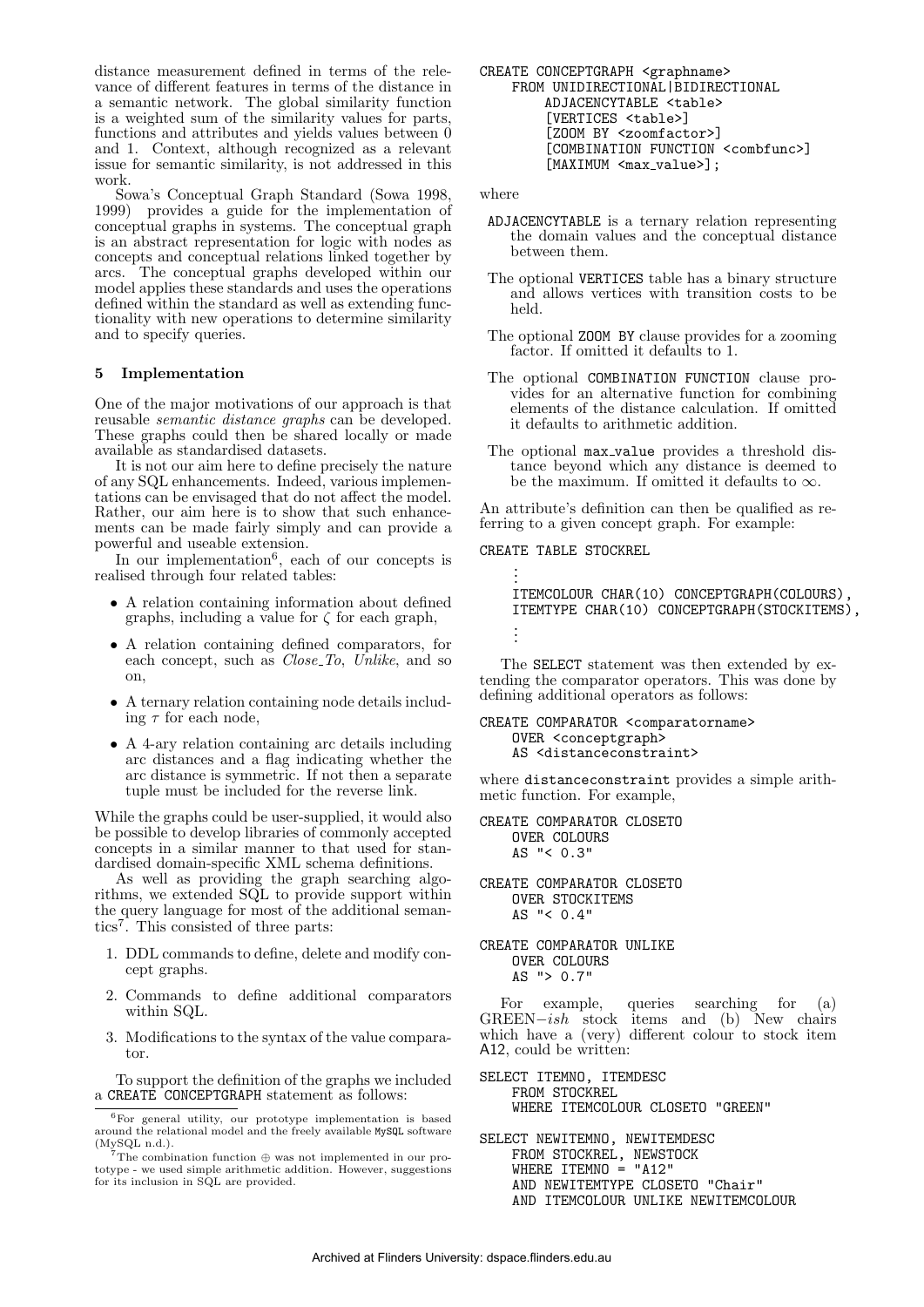Queries using concepts not explicitly defined can also be used through explicit specification in the query. For example, given an alternative colourbased distance metric of intensity, which might consider rich colours as closer to each other than to pale colours, we could write:

## SELECT ITEMNO, ITEMDESC FROM STOCKREL WHERE ITEMCOLOUR CLOSETO(INTENSITY) "GREEN"

Our extensions were implemented through query interception and rewriting but could also have been implemented through direct amendment of the SQL processing.

# 6 Discussion and Future Directions

There are occasions when more than one distance measure is needed, either independently or in combination. Two modes of combination can be identified:

- Integration of Concepts. In this mode, concepts can be combined at a fine-grained level to allow a mixing of paths between intermediate ideas. For example, the travel time from Adelaide to Orono may be determined using many graphs, one for roads, a second one for air routes and a third for rail. In this case the closest airport might not represent the most appropriate route.
- Aggregation of Concepts. In this mode, concepts are not able to be combined. However, a measure of similarity may be ascertained through aggregating the results over many paths. The city of Adelaide in Australia, for example, could be considered similar to the city of San Diego in the USA, given both are a similar age, have similar populations, weather patterns, industrial emphases, a large island just off the coast, and so on.

One particular area that therefore suggests itself for future work is the use of combinations of concepts to find broad similarities (similar to Spanoudakis and Constantopoulos' Aggregate Distance Metric (Spanoudakis & Constantopoulos 1996)). For example, we might ask not only Find all cities that are similar to *Adelaide* where *similar* is defined over a collection of measures, but also implement a form of data mining that utilises these aggregate difference measures.

# 7 Summary

Determining the distance between object consistently is a common and often time-consuming problem. This paper has presented a flexible and general model for determining the semantic distance between objects, which we believe can be adopted (and understood) generally and implemented through simple graph search algorithms. Such a model can be used to promote a general agreement on the methods of applying semantic distance over a group of applications, while still allowing tailoring when required. The model facilitates the reuse of distance measures through reusable semantic distance graphs and has demonstrated the plausibility of simple enhancements to standards such as SQL.

## References

Allen, J. (1983), 'Maintaining knowledge about temporal intervals', Communications of the ACM  $\overline{26}(11), 832 - 843.$ 

- Fellbaum, C., ed. (1998), WordNet: An Electronic Lexical Database, Bradford Books.
- Hornsby, K. & Egenhofer, M. (1999), Shifts in detail through temporal zooming, in '10th International Workshop on Database and Expert Systems Applications - Spatio-Temporal Data Models and Languages (STDML)', IEEE Computer Society, Florence, Italy, pp. 487–491.
- Kainz, W., Egenhofer, M. J. & Greasley, I. (1993), 'Modelling spatial relations and operations with partially ordered sets', International Journal of Geographical Information Systems 7(3), 215– 229.
- Kedad, Z. & Métais, E. (1999), Dealing with semantic heterogeneity during data integration, in J. Akoka, B. Mokrane, I. Comyn-Wattiau & E. Métais, eds, 'Eighteenth International Conference on Conceptual Modelling', Vol. 1728 of Lecture Notes in Computer Science, Springer, Paris, France, pp. 325–339.
- Miller, R. & Yang, Y. (1997), Association rules over interval data, in J. Peckham, ed., 'ACM SIG-MOD Conference on the Management of Data', ACM Press, Tucson, Arizona, USA, pp. 452–461.
- MySQL (n.d.), 'SQL shareware software, online at http://www.mysql.com/'.
- Richardson, R., Smeaton, A. & Murphy, J. (1994), Using wordnet as a knowledge base for measuring semantic similarity between words, Technical Report Working Paper CA-1294, School of Computer Applications, Dublin City University.
- Rodríguez, M. A. & Egenhofer, M. J. (1999), Putting similarity assessment into context: Matchingdistance with the user's intended operations, in P. Bouquet, L. Serafini, P. Brézillon, M. Benerecetti & F. Castellani, eds, '2nd International and Interdisciplinary Conference on Modeling and Using Context, CONTEXT-99', Vol. 1688 of Lecture Notes in Artificial Intelligence, Springer, Trento, Italy, pp.  $310-323$ .
- Rodríguez, M., Egenhofer, M. & Rugg, R. (1999), Assessing semantic similarities among geospatial feature class definitions, in A. Vckovski, K. Brassel & H.-J. Schek, eds, 'Second International Conference on Interoperating Geographic Information Systems, INTEROP'99', Vol. 1580 of Lecture Notes in Computer Science, Springer, Zurich, Switzerland, pp. 189–202.
- Sowa, J. (1999), 'Conceptual<br>graph standard', online at  $graph$  standard', online at http://www.bestweb.net/∼sowa/cg/cgstand.htm.
- Sowa, J. F. (1998), Conceptual graph standard and extension, in M.-L. Mugnier & M. Chein, eds, '6th International Conference on Conceptual Structures, ICCS '98', Vol. 1453 of Lecture Notes in Computer Science, Springer, Montpellier, France, pp. 3–14.
- Spanoudakis, G. & Constantopoulos, P. (1994), Similarity for analogical software reuse: A computational model, in '11th European Conference on Artificial Intelligence(ECAI '94)', Amsterdam, The Netherlands, pp. 18–22.
- Spanoudakis, G. & Constantopoulos, P. (1996), 'Elaborating analogies from conceptual models', International Journal of Intelligent Systems 11(11), 917–974.